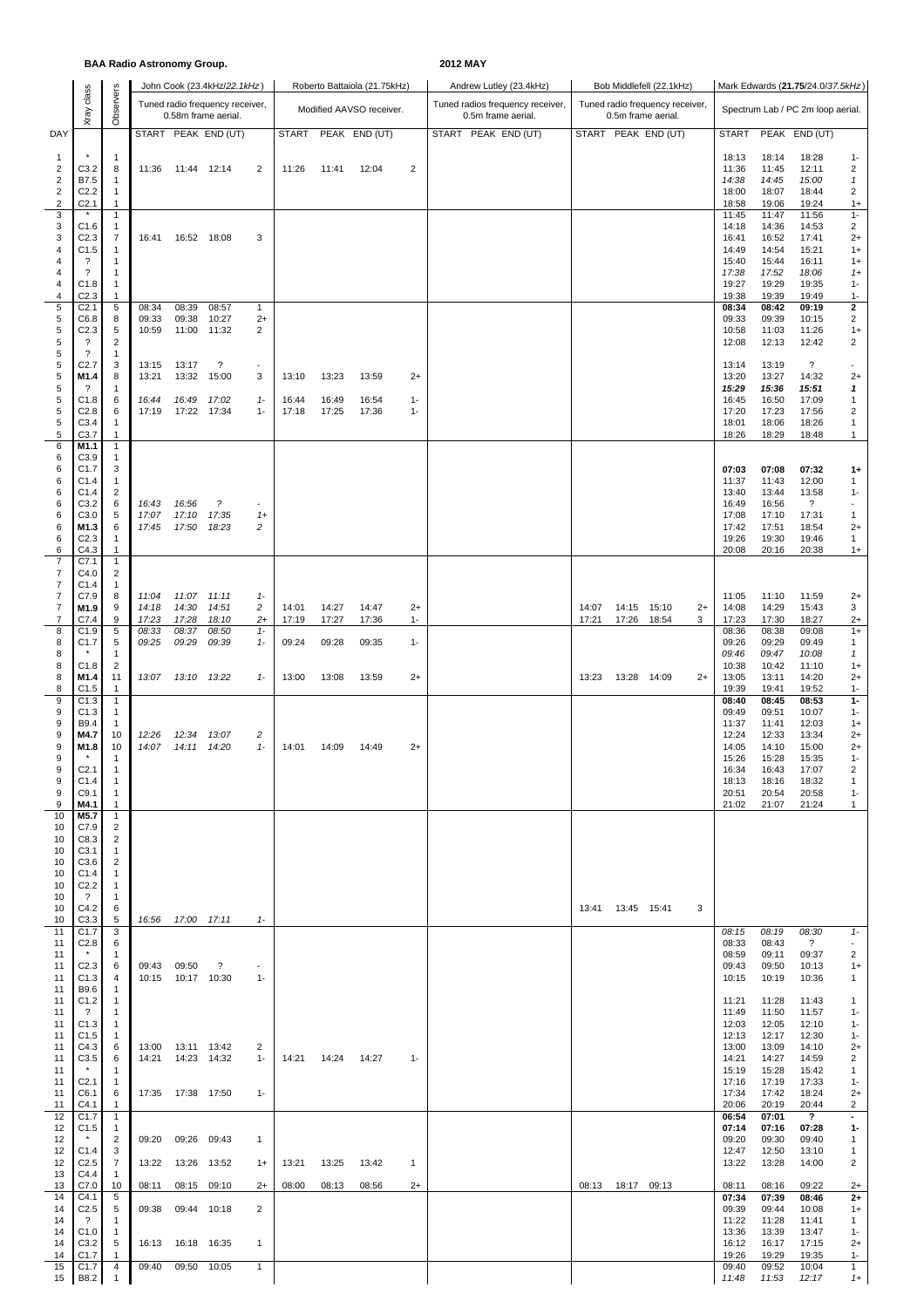|    |                  |                | <b>BAA Radio Astronomy Group.</b> |             |                          |                | 2012 MAY |       |       |                           |                |
|----|------------------|----------------|-----------------------------------|-------------|--------------------------|----------------|----------|-------|-------|---------------------------|----------------|
| 15 |                  |                |                                   |             |                          |                |          | 17:37 | 17:52 | 17:58                     |                |
| 15 | C1.0             | $\mathbf{1}$   |                                   |             |                          |                |          | 19:57 | 20:03 | 20:04                     | $1 -$          |
| 16 | C <sub>2.5</sub> | 6              | 09:12                             | 09:22 09:39 |                          | $1+$           |          | 09:14 | 09:23 | 10:03                     | $2+$           |
| 16 | C1.0             | 3              |                                   |             |                          |                |          | 12:23 | 12:27 | 13:03                     | 2              |
| 17 | M5.1             |                |                                   |             |                          |                |          |       |       |                           |                |
| 18 | C3.6             | 4              |                                   |             |                          |                |          | 08:04 | 08:24 | 08:45                     | $\mathbf{2}$   |
| 18 | C <sub>2.0</sub> | 3              | 12:56                             | 13:06       | $\overline{\mathcal{L}}$ | $\sim$         |          | 12:56 | 13:17 | ?                         |                |
| 18 | $\gamma$         | 1              |                                   |             |                          |                |          | 13:09 | 13:18 | $\boldsymbol{\mathsf{?}}$ |                |
| 18 | C <sub>2.1</sub> | 1              |                                   |             |                          |                |          | 13:33 | 13:46 | 14:19                     | $2+$           |
| 18 | C <sub>1.3</sub> | $\overline{2}$ | 15:53                             | 15:54       | $\overline{\cdot}$       | $\blacksquare$ |          | 14:40 | 14:55 | 15:39                     | $2+$           |
| 18 | C1.9             |                |                                   |             |                          |                |          | 15:49 | 15:58 | 16:45                     | $2+$           |
| 18 | C1.9             | 2              |                                   |             |                          |                |          | 18:52 | 18:59 | 19:16                     |                |
| 19 | C1.0             |                |                                   |             |                          |                |          | 12:10 | 12:22 | 12:32                     |                |
| 24 | $\gamma$         | $\mathbf{1}$   |                                   |             |                          |                |          | 11:00 | 11:07 | 11:22                     |                |
| 24 | C1.1             | $\overline{2}$ | 11:34                             | 11:41 11:55 |                          | $\mathbf{1}$   |          | 11:36 | 11:40 | 11:56                     |                |
| 24 |                  | -1             |                                   |             |                          |                |          | 14:53 | 14:56 | 15:13                     |                |
| 24 | B9.0             | 1              |                                   |             |                          |                |          | 16:09 | 16:11 | 16:31                     |                |
| 24 | B9.8             |                |                                   |             |                          |                |          | 17:36 | 17:40 | 18:18                     | $\overline{2}$ |
| 24 | C1.3             | 1              |                                   |             |                          |                |          | 18:44 | 18:48 | 19:18                     | 2              |
| 24 | C3.9             |                |                                   |             |                          |                |          | 20:07 | 20:14 | 20:52                     | 2              |
| 25 | C1.6             | $\overline{2}$ | 10:12                             | 10:16       | 10:30                    | $1 -$          |          | 10:11 | 10:21 | 10:51                     | $\overline{2}$ |
| 25 | C1.2             |                |                                   |             |                          |                |          | 10:57 | 11:17 | 11:53                     | $2+$           |
| 26 | C1.5             | $\overline{2}$ |                                   |             |                          |                |          | 09:14 | 09:15 | 09:49                     | $\overline{c}$ |
| 26 | C2.7             | 4              |                                   |             |                          |                |          | 16:09 | 16:13 | 16:41                     | $1+$           |
| 28 | B7.4             | 1              |                                   |             |                          |                |          | 12:48 | 12:53 | 13:04                     | $1 -$          |
| 28 | B6.8             |                |                                   |             |                          |                |          | 14:16 | 14:18 | 14:23                     | $1 -$          |
| 30 | C1.0             | 1              |                                   |             |                          |                |          |       |       |                           |                |
| 31 | C1.2             |                |                                   |             |                          |                |          |       |       |                           |                |
| 31 | $\gamma$         | 1              |                                   |             |                          |                |          |       |       |                           |                |
| 31 | C <sub>2.2</sub> | 1              |                                   |             |                          |                |          |       |       |                           |                |
| 31 | C <sub>2.5</sub> | 4              |                                   |             |                          |                |          |       |       |                           |                |
|    |                  |                |                                   |             |                          |                |          |       |       |                           |                |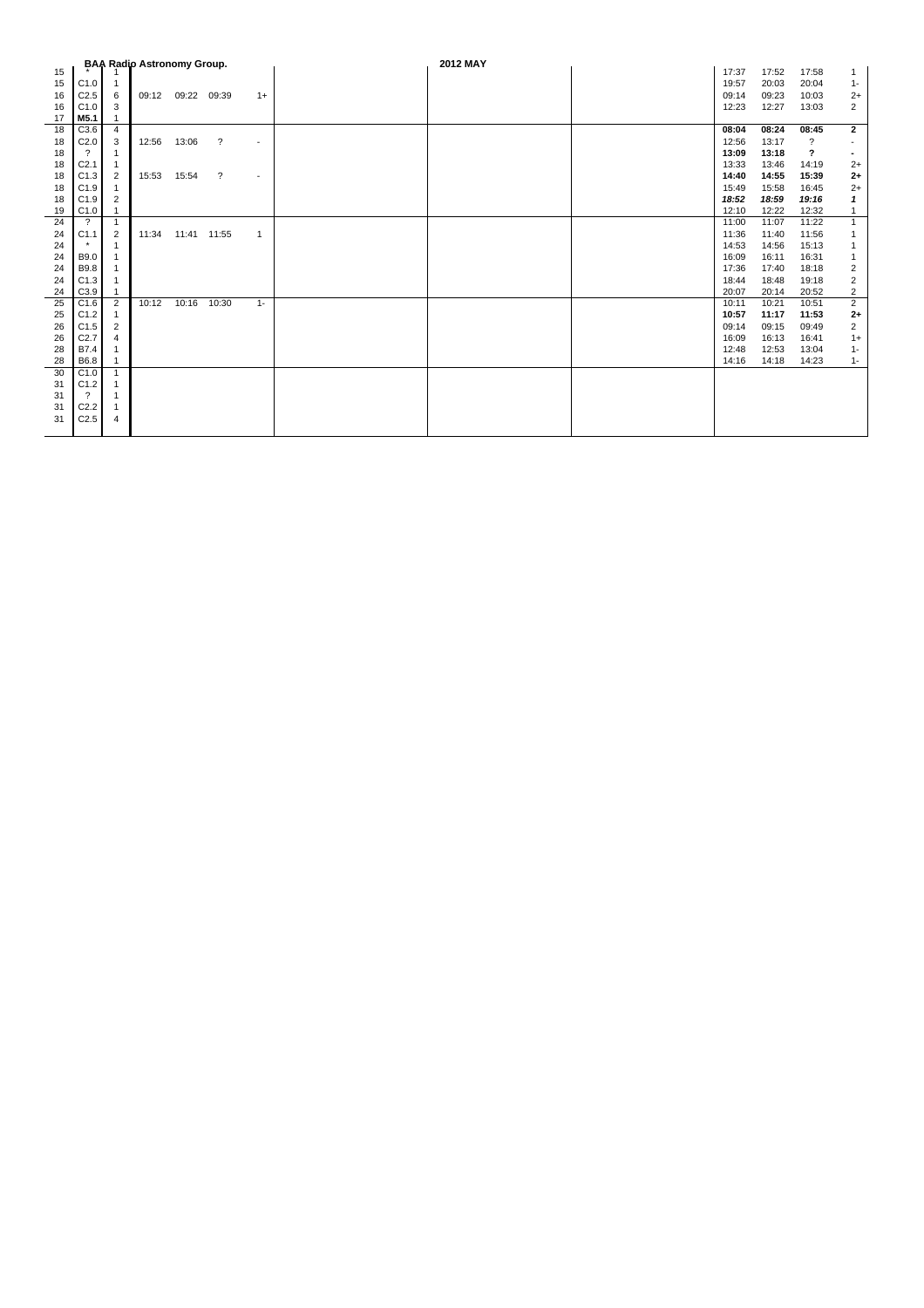## **BAA Radio Astronomy Group. 2012 MAY**

|                                  |                                          |                                            | <b>DAA NGUNA ASH OHOHIY OHOHI</b> | Colin Clements (23.4kHz)       |                        |  | Peter Meadows (23.4kHz)         | LVIL III.       | Mike King (20.9kHz) |       |                    |                            | John Wardle (19.6/23.4kHz)      |                          | Peter King (18.3kHz) |                                  |
|----------------------------------|------------------------------------------|--------------------------------------------|-----------------------------------|--------------------------------|------------------------|--|---------------------------------|-----------------|---------------------|-------|--------------------|----------------------------|---------------------------------|--------------------------|----------------------|----------------------------------|
|                                  |                                          |                                            |                                   | AAVSO receiver, 0.76m screened |                        |  | Tuned radio frequency receiver, | AAVSO receiver. |                     | Tuned |                    |                            |                                 |                          |                      | Own designed receiver, 1.4m loop |
|                                  |                                          |                                            | loop aerial.                      |                                |                        |  | 0.58m frame aerial.             |                 | loop aerial.        |       |                    |                            | PC soundcard, long wire aerial. |                          | aerial.              |                                  |
| DAY                              |                                          |                                            |                                   | START PEAK END (UT)            |                        |  | START PEAK END (UT)             |                 | START PEAK END (UT) |       |                    |                            | START PEAK END (UT)             |                          | START PEAK END (UT)  |                                  |
| $\mathbf{1}$                     |                                          |                                            |                                   |                                |                        |  |                                 |                 |                     |       |                    |                            |                                 |                          |                      |                                  |
| $\overline{c}$<br>$\overline{2}$ | C3.2<br>B7.5                             | 11:36  11:44  13:24                        |                                   |                                | 3                      |  |                                 |                 |                     |       |                    | 11:36 11:43 12:18          |                                 | 2                        |                      |                                  |
| $\mathbf 2$<br>$\overline{2}$    | C <sub>2.2</sub>                         |                                            |                                   |                                |                        |  |                                 |                 |                     |       |                    |                            |                                 |                          |                      |                                  |
| 3                                | C <sub>2.1</sub><br>$\star$              |                                            |                                   |                                |                        |  |                                 |                 |                     |       |                    |                            |                                 |                          |                      |                                  |
| 3<br>3                           | C1.6<br>C <sub>2.3</sub>                 |                                            |                                   |                                |                        |  |                                 |                 |                     |       |                    | 16:42  16:53  17:31        |                                 | $2+$                     |                      |                                  |
| 4                                | C1.5                                     |                                            |                                   |                                |                        |  |                                 |                 |                     |       |                    |                            |                                 |                          |                      |                                  |
| 4<br>$\overline{4}$              | ?<br>$\overline{\cdot}$                  |                                            |                                   |                                |                        |  |                                 |                 |                     |       |                    |                            |                                 |                          |                      |                                  |
| 4<br>4                           | C1.8<br>C2.3                             |                                            |                                   |                                |                        |  |                                 |                 |                     |       |                    |                            |                                 |                          |                      |                                  |
| $\sqrt{5}$                       | C <sub>2.1</sub>                         |                                            |                                   |                                |                        |  |                                 |                 |                     |       |                    |                            |                                 |                          |                      |                                  |
| 5<br>5                           | C6.8<br>C <sub>2.3</sub>                 | 09:33<br>10:56                             | 09:38<br>11:00                    | 10:56<br>11:36                 | $2+$<br>$\overline{2}$ |  |                                 |                 |                     |       |                    | 09:31 09:37 10:10          |                                 | 2                        |                      |                                  |
| 5<br>$\sqrt{5}$                  | $\overline{\cdot}$<br>$\overline{\cdot}$ | 12:05<br>12:58                             | 12:15 12:58<br>12:59              | 13:10                          | $2+$<br>$1 -$          |  |                                 |                 |                     |       |                    |                            |                                 |                          |                      |                                  |
| 5                                | C <sub>2.7</sub>                         |                                            |                                   |                                |                        |  |                                 |                 |                     |       |                    |                            |                                 |                          |                      |                                  |
| 5<br>$\,$ 5 $\,$                 | M1.4<br>$\overline{\cdot}$               | 13:10                                      | 13:27  15:27                      |                                | $3+$                   |  |                                 |                 |                     |       |                    | 13:21  13:28  14:12        |                                 | $2+$                     |                      |                                  |
| $\sqrt{5}$<br>5                  | C1.8<br>C <sub>2.8</sub>                 |                                            |                                   |                                |                        |  |                                 |                 |                     |       |                    |                            |                                 |                          |                      |                                  |
| 5                                | C3.4                                     |                                            |                                   |                                |                        |  |                                 |                 |                     |       |                    |                            |                                 |                          |                      |                                  |
| 5<br>6                           | C3.7<br>M1.1                             |                                            |                                   |                                |                        |  |                                 |                 |                     |       |                    |                            |                                 |                          |                      |                                  |
| 6                                | C3.9                                     |                                            |                                   |                                |                        |  |                                 |                 |                     |       |                    |                            |                                 |                          |                      |                                  |
| 6<br>6                           | C1.7<br>C1.4                             |                                            |                                   |                                |                        |  |                                 |                 |                     |       |                    |                            |                                 |                          |                      |                                  |
| 6<br>6                           | C1.4<br>C3.2                             | 11:07  11:47  15:36                        |                                   |                                | $3+$                   |  |                                 |                 |                     |       | 16:44              | 16:59                      | $\ddot{\phantom{0}}$            | $\overline{\phantom{a}}$ |                      |                                  |
| 6                                | C3.0                                     |                                            |                                   |                                |                        |  |                                 |                 |                     |       | $\overline{\cdot}$ |                            | 17:13 17:22                     |                          |                      |                                  |
| 6<br>6                           | M1.3<br>C <sub>2.3</sub>                 |                                            |                                   |                                |                        |  |                                 |                 |                     |       |                    | 17:42  17:50  18:26        |                                 | 2                        |                      |                                  |
| 6<br>$\overline{7}$              | C4.3<br>C7.1                             |                                            |                                   |                                |                        |  |                                 |                 |                     |       |                    |                            |                                 |                          |                      |                                  |
| $\overline{7}$<br>$\overline{7}$ | C4.0<br>C1.4                             |                                            |                                   |                                |                        |  |                                 |                 |                     |       |                    |                            |                                 |                          |                      |                                  |
| $\overline{7}$                   | C7.9                                     | 11:04                                      | 11:09 12:22                       |                                | $2+$                   |  |                                 |                 |                     |       | 11:06              | 11:09 11:41                |                                 | $\overline{2}$           |                      |                                  |
| $\boldsymbol{7}$<br>7            | M1.9<br>C7.4                             | 14:08<br>17:23                             | 14:30 15:57<br>17:24 18:11        |                                | 3<br>$2+$              |  |                                 |                 |                     |       | 14:13<br>17:23     | 14:32 15:20<br>17:31 18:05 |                                 | $2+$<br>2                |                      |                                  |
| 8                                | C1.9                                     |                                            |                                   |                                |                        |  |                                 |                 |                     |       |                    |                            |                                 |                          |                      |                                  |
| 8<br>8                           | C <sub>1.7</sub>                         |                                            |                                   |                                |                        |  |                                 |                 |                     |       |                    |                            |                                 |                          |                      |                                  |
| 8<br>8                           | C1.8<br>M1.4                             | 13:06  13:10  15:18                        |                                   |                                | $3+$                   |  |                                 |                 |                     |       |                    | 13:05  13:09  14:03        |                                 | $2+$                     |                      |                                  |
| 8                                | C1.5                                     |                                            |                                   |                                |                        |  |                                 |                 |                     |       |                    |                            |                                 |                          |                      |                                  |
| 9<br>9                           | C1.3<br>C1.3                             |                                            |                                   |                                |                        |  |                                 |                 |                     |       |                    |                            |                                 |                          |                      |                                  |
| 9<br>9                           | B9.4<br>M4.7                             | 12:24  12:33  14:03                        |                                   |                                | 3                      |  |                                 |                 |                     |       | 12:25              | 12:31 13:35                |                                 | $2+$                     |                      |                                  |
| 9                                | M1.8                                     |                                            | 14:03  14:10  15:40               |                                | 3                      |  |                                 |                 |                     |       | 14:05              | 14:12 14:24                |                                 | $\mathbf{1}$             |                      |                                  |
| 9<br>9                           | $\pmb{\ast}$<br>C <sub>2.1</sub>         |                                            |                                   |                                |                        |  |                                 |                 |                     |       |                    |                            |                                 |                          |                      |                                  |
| 9<br>9                           | C1.4<br>C9.1                             |                                            |                                   |                                |                        |  |                                 |                 |                     |       |                    |                            |                                 |                          |                      |                                  |
| 9                                | M4.1                                     |                                            |                                   |                                |                        |  |                                 |                 |                     |       |                    |                            |                                 |                          |                      |                                  |
| 10<br>10                         | M5.7<br>C7.9                             |                                            |                                   |                                |                        |  |                                 |                 |                     |       |                    |                            |                                 |                          |                      |                                  |
| 10<br>10                         | C8.3<br>C <sub>3.1</sub>                 |                                            |                                   |                                |                        |  |                                 |                 |                     |       |                    |                            |                                 |                          |                      |                                  |
| 10                               | C3.6                                     |                                            |                                   |                                |                        |  |                                 |                 |                     |       |                    |                            |                                 |                          |                      |                                  |
| 10<br>10                         | C1.4<br>C <sub>2.2</sub>                 | 12:26  12:41  13:13                        |                                   |                                | $2+$                   |  |                                 |                 |                     |       |                    |                            |                                 |                          |                      |                                  |
| 10<br>10                         | $\overline{\mathcal{E}}$<br>C4.2         | 13:13  13:19  13:40<br>13:40  13:58  15:55 |                                   |                                | $1+$<br>$3+$           |  |                                 |                 |                     |       |                    | 13:54  14:00  14:15        |                                 | $\overline{1}$           |                      |                                  |
| 10                               | C3.3                                     |                                            |                                   |                                |                        |  |                                 |                 |                     |       |                    |                            |                                 |                          |                      |                                  |
| 11<br>11                         | C1.7<br>C2.8                             | 08:29 08:43 09:33                          |                                   |                                | $2+$                   |  |                                 |                 |                     |       |                    | 08:31 08:39 08:53          |                                 | $\mathbf{1}$             |                      |                                  |
| 11<br>11                         | C <sub>2.3</sub>                         | 09:33 09:49 10:54                          |                                   |                                | $2+$                   |  |                                 |                 |                     |       |                    | 09:44 09:48 09:56          |                                 | $1 -$                    |                      |                                  |
| 11                               | C1.3                                     |                                            |                                   |                                |                        |  |                                 |                 |                     |       |                    |                            |                                 |                          |                      |                                  |
| 11<br>11                         | B9.6<br>C1.2                             |                                            |                                   |                                |                        |  |                                 |                 |                     |       |                    |                            |                                 |                          |                      |                                  |
| 11<br>11                         | $\overline{\cdot}$<br>C1.3               |                                            |                                   |                                |                        |  |                                 |                 |                     |       |                    |                            |                                 |                          |                      |                                  |
| 11                               | C1.5                                     |                                            |                                   |                                |                        |  |                                 |                 |                     |       |                    |                            |                                 |                          |                      |                                  |
| 11<br>11                         | C4.3<br>C3.5                             | 13:00  13:12  14:18<br>14:18  14:24  15:09 |                                   |                                | $2+$<br>$2+$           |  |                                 |                 |                     |       |                    | 13:01  13:07  13:25        |                                 | $\overline{\phantom{1}}$ |                      |                                  |
| 11                               | $\star$                                  |                                            |                                   |                                |                        |  |                                 |                 |                     |       |                    |                            |                                 |                          |                      |                                  |
| 11<br>11                         | C <sub>2.1</sub><br>C6.1                 |                                            |                                   |                                |                        |  |                                 |                 |                     |       |                    | 17:34 17:41 18:14          |                                 | 2                        |                      |                                  |
| 11<br>12                         | C4.1<br>C1.7                             |                                            |                                   |                                |                        |  |                                 |                 |                     |       |                    |                            |                                 |                          |                      |                                  |
| 12                               | C1.5<br>$\star$                          |                                            |                                   |                                |                        |  |                                 |                 |                     |       |                    |                            |                                 |                          |                      |                                  |
| 12<br>12                         | C1.4                                     |                                            |                                   |                                |                        |  |                                 |                 |                     |       |                    |                            |                                 |                          |                      |                                  |
| 12<br>13                         | C <sub>2.5</sub><br>C4.4                 | 13:21  13:24  14:25                        |                                   |                                | $2+$                   |  |                                 |                 |                     |       |                    | 13:21  13:25  13:52        |                                 | $1+$                     |                      |                                  |
| 13                               | C7.0                                     |                                            | 08:10 08:16 09:18                 |                                | $2+$                   |  |                                 |                 |                     |       |                    | 08:11 08:14 08:43          |                                 | $1+$                     |                      |                                  |
| 14<br>14                         | C4.1<br>C <sub>2.5</sub>                 | 09:34 09:45 10:16                          |                                   |                                | 2                      |  |                                 |                 |                     |       |                    |                            |                                 |                          |                      |                                  |
| 14<br>14                         | $\overline{?}$<br>C1.0                   |                                            |                                   |                                |                        |  |                                 |                 |                     |       |                    |                            |                                 |                          |                      |                                  |
| 14                               | C3.2                                     |                                            |                                   |                                |                        |  |                                 |                 |                     |       |                    |                            |                                 |                          |                      |                                  |
| 14<br>15                         | C <sub>1.7</sub><br>C1.7                 |                                            |                                   |                                |                        |  |                                 |                 |                     |       |                    |                            |                                 |                          |                      |                                  |
| 15                               | <b>B8.2</b>                              |                                            |                                   |                                |                        |  |                                 |                 |                     |       |                    |                            |                                 |                          |                      |                                  |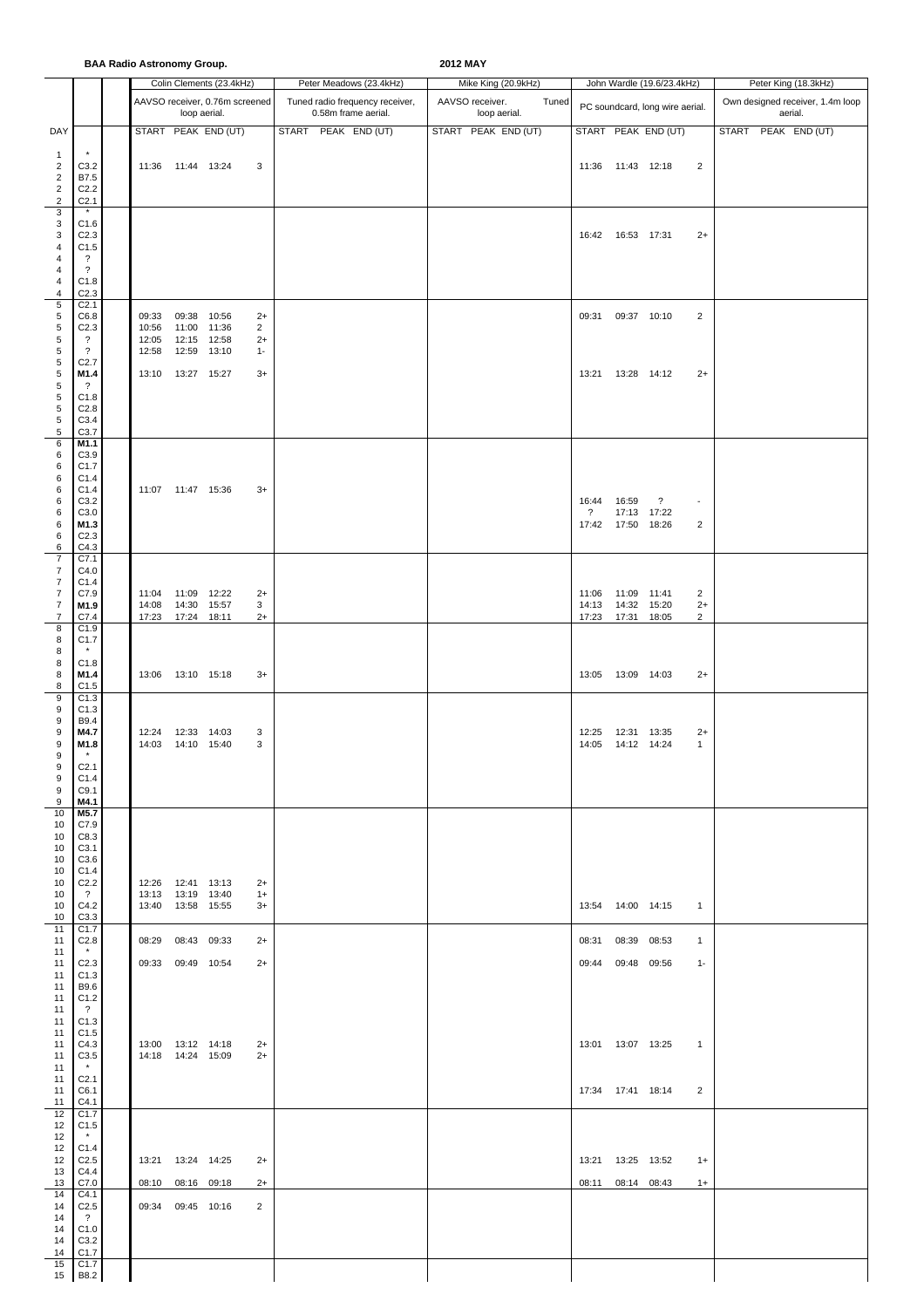|    |                  | <b>BAA Radio Astronomy Group.</b> |                     |       |                | 2012 MAY |                                  |  |
|----|------------------|-----------------------------------|---------------------|-------|----------------|----------|----------------------------------|--|
| 15 |                  |                                   |                     |       |                |          |                                  |  |
| 15 | C1.0             |                                   |                     |       |                |          |                                  |  |
| 16 | C2.5             | 09:09                             | 09:23 09:37         |       | $1+$           |          |                                  |  |
| 16 | C1.0             | 12:22                             | 12:29               | 13:02 | $\overline{2}$ |          |                                  |  |
| 17 | M5.1             |                                   |                     |       |                |          |                                  |  |
| 18 | C3.6             | 08:05                             | 08:23               | 08:58 | $2+$           |          |                                  |  |
| 18 | C2.0             | 12:39                             | 13:14 16:24         |       | $3+$           |          |                                  |  |
| 18 | $\overline{?}$   |                                   |                     |       |                |          |                                  |  |
| 18 | C <sub>2.1</sub> |                                   |                     |       |                |          |                                  |  |
| 18 | C1.3             |                                   |                     |       |                |          |                                  |  |
| 18 | C1.9             |                                   |                     |       |                |          |                                  |  |
| 18 | C1.9             |                                   |                     |       |                |          |                                  |  |
| 19 | C1.0             |                                   |                     |       |                |          |                                  |  |
| 24 | $\overline{?}$   |                                   |                     |       |                |          |                                  |  |
| 24 | C1.1             |                                   |                     |       |                |          |                                  |  |
| 24 | $\star$          |                                   |                     |       |                |          |                                  |  |
| 24 | <b>B9.0</b>      |                                   |                     |       |                |          |                                  |  |
| 24 | <b>B9.8</b>      |                                   |                     |       |                |          |                                  |  |
| 24 | C1.3             |                                   |                     |       |                |          |                                  |  |
| 24 | C3.9             |                                   |                     |       |                |          |                                  |  |
| 25 | C1.6             |                                   |                     |       |                |          |                                  |  |
| 25 | C1.2             |                                   |                     |       |                |          |                                  |  |
| 26 | C1.5             |                                   |                     |       |                |          |                                  |  |
| 26 | C2.7             |                                   |                     |       |                |          |                                  |  |
| 28 | B7.4             |                                   |                     |       |                |          |                                  |  |
| 28 | B6.8             |                                   |                     |       |                |          |                                  |  |
| 30 | C1.0             |                                   |                     |       |                |          |                                  |  |
| 31 | C1.2             |                                   |                     |       |                |          |                                  |  |
| 31 | $\overline{?}$   |                                   | 13:26  13:37  14:00 |       | $\overline{2}$ |          |                                  |  |
| 31 | C <sub>2.2</sub> |                                   |                     |       |                |          | 14:28<br>14:33 14:50<br>1        |  |
| 31 | C2.5             | 15:32                             | 15:34               | 16:12 | 2              |          | 15:36<br>15:31<br>15:47<br>$1 -$ |  |
|    |                  |                                   |                     |       |                |          |                                  |  |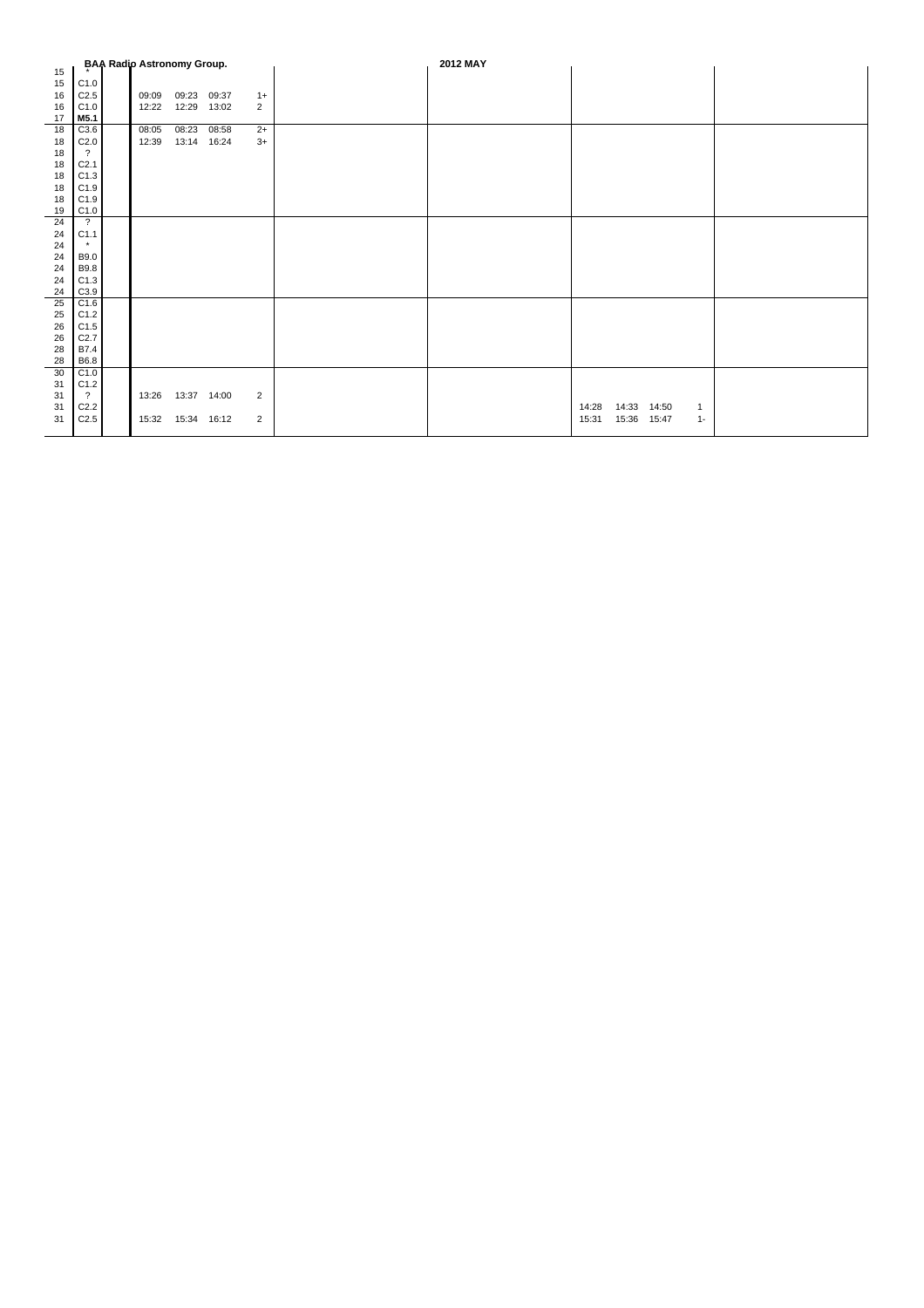**BAA Radio Astronomy Group. 2012 MAY**

|                                                                                  |                                                                                                | <b>DAA NGUNA ASH VIIVIIIY OF VUP.</b> |                                                 | Paul Hyde (22.1kHz)                                    |                                          |                |                | Gordon Fiander (19.6/22.1kHz) |           |                |                            | John Elliott (21.75kHz)                               |              |                         |                                                         | Martyn Kinder (19.6kHz/22.1khz)                        |                                      |              | Mark Horn (23.4kHz)                                    |  |
|----------------------------------------------------------------------------------|------------------------------------------------------------------------------------------------|---------------------------------------|-------------------------------------------------|--------------------------------------------------------|------------------------------------------|----------------|----------------|-------------------------------|-----------|----------------|----------------------------|-------------------------------------------------------|--------------|-------------------------|---------------------------------------------------------|--------------------------------------------------------|--------------------------------------|--------------|--------------------------------------------------------|--|
|                                                                                  |                                                                                                |                                       |                                                 | Tuned radio frequency receiver,<br>0.96m frame aerial. |                                          |                | PC sound card. |                               |           |                |                            | Tuned radio frequency receiver,<br>0.5m frame aerial. |              |                         |                                                         | Tuned radio frequency receiver,<br>0.58m frame aerial. |                                      |              | Tuned radio frequency receiver,<br>0.58m frame aerial. |  |
| DAY                                                                              |                                                                                                |                                       |                                                 | START PEAK END (UT)                                    |                                          | <b>START</b>   |                | PEAK END (UT)                 |           |                |                            | START PEAK END (UT)                                   |              |                         |                                                         | START PEAK END (UT)                                    |                                      | <b>START</b> | PEAK END (UT)                                          |  |
| $\mathbf{1}$<br>2<br>$\overline{\mathbf{c}}$<br>$\overline{2}$<br>$\overline{c}$ | C3.2<br>B7.5<br>C <sub>2.2</sub><br>C <sub>2.1</sub><br>$\star$                                | 11:35                                 | 11:41 12:08                                     |                                                        | 2                                        |                |                |                               |           |                |                            |                                                       |              | 11:35                   | 11:42 11:54                                             |                                                        | $\mathbf{1}$                         |              |                                                        |  |
| 3<br>3<br>3<br>4<br>4<br>$\overline{4}$                                          | C1.6<br>C <sub>2.3</sub><br>C1.5<br>?<br>$\overline{\cdot}$                                    |                                       | 16:42  16:54  17:41                             |                                                        | $2+$                                     | 16:40          | 16:58          | 17:35                         | $2+$      |                |                            |                                                       |              | 16:41                   |                                                         | 16:53 17:20                                            | 2                                    |              |                                                        |  |
| 4<br>4<br>5<br>5<br>5<br>5                                                       | C1.8<br>C <sub>2.3</sub><br>C <sub>2.1</sub><br>C6.8<br>C <sub>2.3</sub><br>$\overline{\cdot}$ | 08:34<br>09:33<br>10:58               | 08:41<br>09:37<br>11:01 11:34                   | 08:52<br>10:06                                         | $1 -$<br>2<br>2                          |                |                |                               |           |                |                            |                                                       |              | 08:35<br>09:32<br>10:57 | 08:41<br>09:35                                          | 08:53<br>10:04<br>11:03 11:10                          | $1 -$<br>$1+$<br>$1 -$               |              |                                                        |  |
| 5<br>5<br>5<br>5                                                                 | $\overline{?}$<br>C <sub>2.7</sub><br>M1.4<br>$\overline{\cdot}$                               | 13:15<br>13:21                        | 13:17<br>13:27                                  | $\overline{\mathcal{E}}$<br>14:54                      | $\sim$<br>3                              |                |                |                               |           |                |                            |                                                       |              | 13:22                   | 13:27                                                   | 13:43                                                  | 1                                    |              |                                                        |  |
| 5<br>5<br>5<br>5                                                                 | C1.8<br>C <sub>2.8</sub><br>C3.4<br>C3.7                                                       | 16:44<br>17:20                        | 16:49<br>17:24 17:38                            | 17:07                                                  | $\mathbf{1}$<br>$1 -$                    |                |                |                               |           |                |                            |                                                       |              | 16:43<br>17:19          | 16:50                                                   | 16:57<br>17:24 17:36                                   | $1-$<br>$1 -$                        |              |                                                        |  |
| 6<br>6<br>6<br>6                                                                 | M1.1<br>C3.9<br>C1.7<br>C1.4                                                                   | 07:03                                 | 07:06 07:26                                     |                                                        | $\mathbf{1}$                             |                |                |                               |           |                |                            |                                                       |              | 07:03                   |                                                         | 07:07 07:15                                            | $1 -$                                |              |                                                        |  |
| 6<br>6<br>6<br>6<br>6<br>6                                                       | C1.4<br>C <sub>3.2</sub><br>C3.0<br>M1.3<br>C <sub>2.3</sub><br>C4.3                           | 16:50<br>17:07<br>17:46               | 16:55<br>17:10<br>17:50 18:47                   | ?<br>17:33                                             | $\overline{\phantom{a}}$<br>$1+$<br>$2+$ |                |                |                               |           |                |                            |                                                       |              | 16:44<br>17:07<br>17:46 | 16:57<br>17:52 18:14                                    | 17:07<br>17:11 17:27                                   | $\mathbf{1}$<br>$\mathbf{1}$<br>$1+$ |              |                                                        |  |
| $\overline{7}$<br>7<br>$\overline{7}$<br>7<br>$\boldsymbol{7}$                   | C7.1<br>C4.0<br>C1.4<br>C7.9<br>M1.9                                                           | 06:47<br>11:04<br>14:08               | 07:09<br>11:10<br>14:25                         | 07:52<br>11:50<br>15:27                                | $2+$<br>$2+$<br>$2+$                     |                |                |                               |           |                |                            |                                                       |              | 08:28<br>11:04<br>14:07 | 08:31<br>11:06                                          | 08:34<br>11:12<br>14:13 14:28                          | $1 -$<br>$1 -$<br>$\mathbf{1}$       |              |                                                        |  |
| 7<br>8<br>8                                                                      | C7.4<br>C1.9<br>C <sub>1.7</sub>                                                               | 17:24<br>08:26<br>09:26               | 17:29<br>08:37<br>09:29                         | 18:14<br>08:54<br>09:41                                | $2+$<br>$1+$<br>$1 -$                    | 08:25          | 08:35          | 08:41                         | $1 -$     |                |                            |                                                       |              | 17:22                   |                                                         | 17:28 17:46                                            | $\mathbf{1}$                         |              |                                                        |  |
| 8<br>8<br>8<br>8<br>9                                                            | C1.8<br>M1.4<br>C1.5<br>C1.3                                                                   | 10:37<br>13:06                        | 10:43<br>13:09 13:35                            | 10:57                                                  | $\mathbf{1}$<br>$1+$                     | 13:07          | 13:10          | 14:05                         | $2+$      |                | 13:07  13:11  14:10        |                                                       | $2+$         |                         | 13:07  13:11  13:24                                     |                                                        | $1 -$                                |              |                                                        |  |
| 9<br>9<br>9<br>9<br>9<br>9                                                       | C1.3<br>B9.4<br>M4.7<br>M1.8<br>C <sub>2.1</sub>                                               | 12:29<br>14:05                        | 12:34 13:36<br>14:10 14:27                      |                                                        | $2+$<br>$\mathbf{1}$                     | 12:23<br>14:04 | 12:33<br>14:09 | 13:15<br>14:40                | $2+$<br>2 | 12:27<br>14:07 | 12:35 13:16<br>14:16 14:34 |                                                       | $2+$<br>$1+$ | 12:26<br>14:05          | 12:33                                                   | 13:12<br>14:07 14:20                                   | $2+$<br>$1 -$                        |              |                                                        |  |
| 9<br>9<br>9<br>10                                                                | C1.4<br>C9.1<br>M4.1<br>M5.7                                                                   |                                       |                                                 |                                                        |                                          |                |                |                               |           |                |                            |                                                       |              |                         |                                                         |                                                        |                                      |              |                                                        |  |
| 10<br>10<br>10<br>10<br>10                                                       | C7.9<br>C8.3<br>C <sub>3.1</sub><br>C3.6<br>C <sub>1.4</sub>                                   | 06:21<br>07:33                        | 05:20 05:24 05:37<br>06:35 06:46<br>07:37 07:52 |                                                        | $1 -$<br>$\mathbf{1}$<br>$\mathbf{1}$    |                |                |                               |           |                |                            |                                                       |              |                         | 05:06 05:09 05:11                                       |                                                        | $1 -$                                |              |                                                        |  |
| 10<br>10<br>10                                                                   | C2.2<br>$\gamma$<br>C4.2                                                                       | 13:27                                 | 13:48                                           | $\overline{\mathcal{L}}$                               | $\overline{\phantom{a}}$                 | 13:37          | 13:40          | 14:15                         | 2         |                |                            |                                                       |              | 13:37                   | 13:39 13:45                                             |                                                        | $1 -$                                |              |                                                        |  |
| 10<br>11<br>11                                                                   | C3.3<br>C1.7<br>C2.8                                                                           | 16:56<br>08:11<br>08:31               | 17:01<br>08:18<br>08:39                         | 17:25<br>08:30<br>08:58                                | $1+$<br>$\mathbf{1}$<br>$1+$             | 16:57          | 17:02          | 17:10                         | $1 -$     |                |                            |                                                       |              | 16:56<br>08:11<br>08:31 | 17:00<br>08:18<br>08:40                                 | 17:06<br>08:22<br>09:01                                | $1 -$<br>$1 -$<br>$1+$               |              |                                                        |  |
| 11<br>11<br>11<br>11<br>11                                                       | C <sub>2.3</sub><br>C1.3<br>B9.6<br>C1.2                                                       | 09:43<br>10:15                        | 09:50<br>10:17 10:23                            | $\overline{?}$                                         | $\blacksquare$<br>$1 -$                  |                |                |                               |           |                |                            |                                                       |              | 09:40<br>10:13<br>10:37 | 09:50<br>10:19<br>10:42 10:44                           | 09:54<br>10:22                                         | $1 -$<br>$1 -$<br>$1 -$              |              |                                                        |  |
| 11<br>11<br>11<br>11<br>11                                                       | $\overline{\mathcal{E}}$<br>C1.3<br>C1.5<br>C4.3<br>C3.5                                       |                                       | 13:00  13:12  13:54<br>14:22  14:24  14:40      |                                                        | $2+$<br>$1 -$                            |                |                |                               |           |                |                            |                                                       |              | 13:00<br>14:19          | 13:06 13:18                                             | 14:26 14:37                                            | $1 -$<br>$1 -$                       |              |                                                        |  |
| 11<br>11<br>11<br>11                                                             | $\star$<br>C <sub>2.1</sub><br>C6.1<br>C4.1                                                    |                                       | 17:35  17:41  18:41                             |                                                        | $2+$                                     |                |                |                               |           |                |                            |                                                       |              |                         | 17:32  17:42  18:06                                     |                                                        | 2                                    |              |                                                        |  |
| 12<br>12<br>12                                                                   | C1.7<br>C1.5<br>$\star$                                                                        |                                       |                                                 |                                                        |                                          |                |                |                               |           |                |                            |                                                       |              |                         |                                                         |                                                        |                                      |              |                                                        |  |
| 12<br>12<br>13<br>13                                                             | C1.4<br>C <sub>2.5</sub><br>C4.4<br>C7.0                                                       | 08:10                                 | 08:15 09:09                                     |                                                        | $2+$                                     |                |                |                               |           |                |                            |                                                       |              | 08:12                   | 09:20 09:24 09:33<br>13:23  13:26  13:37<br>08:14 08:42 |                                                        | $1 -$<br>$1 -$<br>$1+$               |              |                                                        |  |
| 14<br>14<br>14                                                                   | C4.1<br>C <sub>2.5</sub><br>$\gamma$                                                           | 07:17<br>09:39                        | 07:40<br>09:45 10:25                            | 08:32                                                  | $2+$<br>$2+$                             |                |                |                               |           |                |                            |                                                       |              | 07:17                   | 07:39                                                   | 07:45                                                  | $1+$                                 |              |                                                        |  |
| 14<br>14<br>14<br>15<br>15                                                       | C <sub>1.0</sub><br>C3.2<br>C <sub>1.7</sub><br>C <sub>1.7</sub><br><b>B8.2</b>                | 09:40                                 | 16:12  16:17  16:48<br>09:46                    | $\tilde{?}$                                            | 2                                        |                |                |                               |           |                |                            |                                                       |              |                         | 16:10  16:17  16:26                                     |                                                        | $1 -$                                |              |                                                        |  |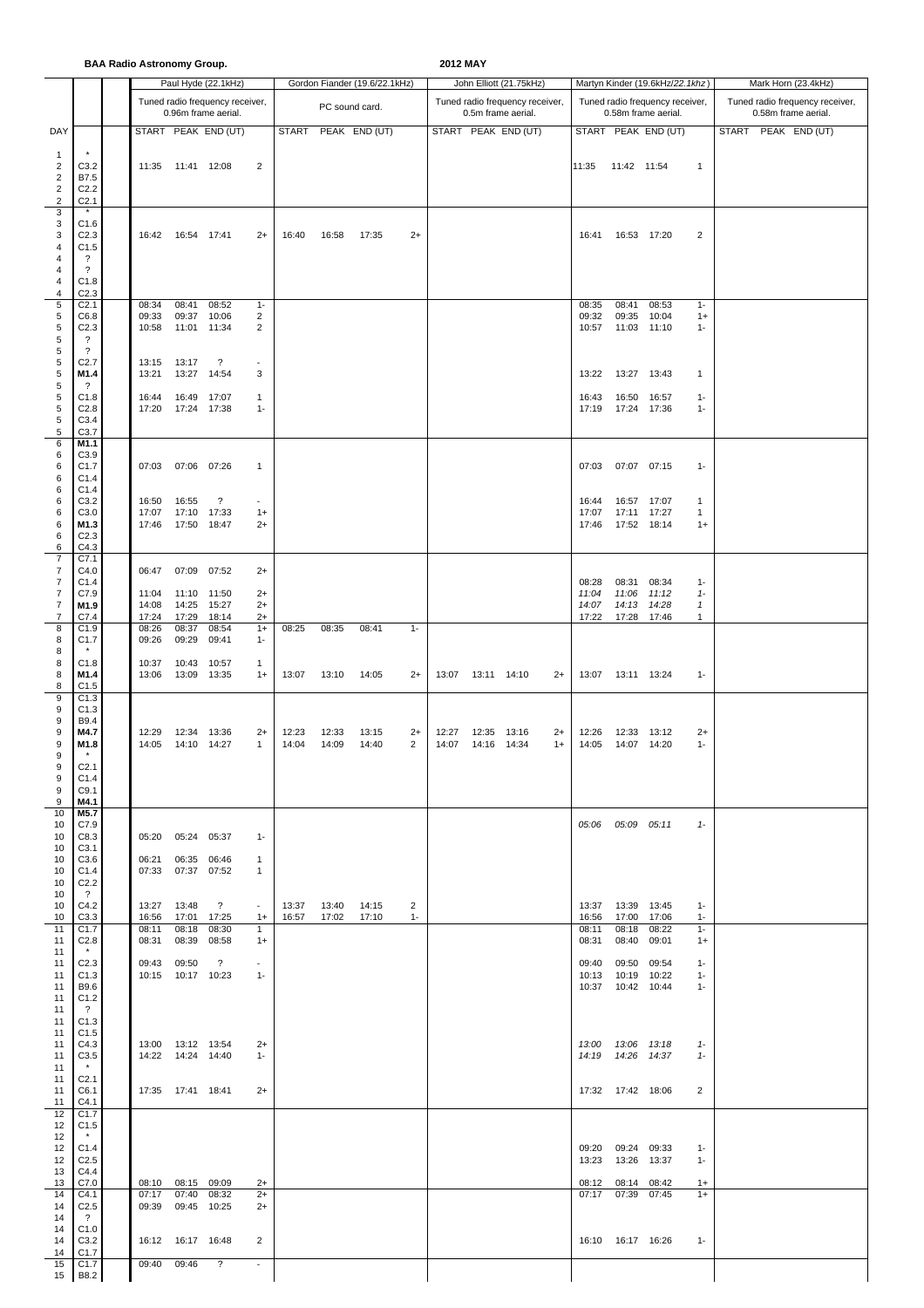|    |                      | <b>BAA Radio Astronomy Group.</b> |             |       |       |       |       |       |              | 2012 MAY |       |             |             |              |  |
|----|----------------------|-----------------------------------|-------------|-------|-------|-------|-------|-------|--------------|----------|-------|-------------|-------------|--------------|--|
| 15 |                      |                                   |             |       |       |       |       |       |              |          |       |             |             |              |  |
| 15 | C1.0                 |                                   |             |       |       |       |       |       |              |          |       |             |             |              |  |
| 16 | C <sub>2.5</sub>     | 09:09                             | 09:22 09:57 |       | $2+$  |       |       |       |              |          | 09:11 | 09:21 09:42 |             | $1+$         |  |
| 16 | C1.0                 | 12:24                             | 12:29       | 12:42 | $1 -$ |       |       |       |              |          |       |             |             |              |  |
| 17 | M5.1                 |                                   |             |       |       |       |       |       |              |          |       |             |             |              |  |
| 18 | C3.6                 |                                   |             |       |       |       |       |       |              |          | 07:56 | 08:21       | 08:43       | $2+$         |  |
| 18 | C <sub>2.0</sub>     |                                   |             |       |       |       |       |       |              |          |       |             |             |              |  |
| 18 | $\cdot$              |                                   |             |       |       |       |       |       |              |          |       |             |             |              |  |
| 18 | C <sub>2.1</sub>     |                                   |             |       |       |       |       |       |              |          |       |             |             |              |  |
| 18 | C1.3                 |                                   |             |       |       |       |       |       |              |          |       |             |             |              |  |
| 18 | C1.9                 |                                   |             |       |       |       |       |       |              |          |       |             |             |              |  |
| 18 | C1.9                 |                                   |             |       |       |       |       |       |              |          | 15:47 |             | 15:59 16:20 | 2            |  |
| 19 | C1.0                 |                                   |             |       |       |       |       |       |              |          |       |             |             |              |  |
| 24 | $\ddot{\phantom{0}}$ |                                   |             |       |       |       |       |       |              |          |       |             |             |              |  |
| 24 | C1.1                 |                                   |             |       |       |       |       |       |              |          |       |             |             |              |  |
| 24 | $\star$              |                                   |             |       |       |       |       |       |              |          |       |             |             |              |  |
| 24 | B9.0                 |                                   |             |       |       |       |       |       |              |          |       |             |             |              |  |
| 24 | B9.8                 |                                   |             |       |       |       |       |       |              |          |       |             |             |              |  |
| 24 | C1.3                 |                                   |             |       |       |       |       |       |              |          |       |             |             |              |  |
| 24 | C3.9                 |                                   |             |       |       |       |       |       |              |          |       |             |             |              |  |
| 25 | C1.6                 |                                   |             |       |       |       |       |       |              |          |       |             |             |              |  |
| 25 | C1.2                 |                                   |             |       |       |       |       |       |              |          |       |             |             |              |  |
| 26 | C1.5                 |                                   |             |       |       |       |       |       |              |          |       |             |             |              |  |
| 26 | C2.7                 |                                   |             |       |       | 16:07 | 16:15 | 16:31 | $\mathbf{1}$ |          | 16:07 | 16:11 16:17 |             | $1 -$        |  |
| 28 | B7.4                 |                                   |             |       |       |       |       |       |              |          |       |             |             |              |  |
| 28 | B6.8                 |                                   |             |       |       |       |       |       |              |          |       |             |             |              |  |
| 30 | C1.0                 |                                   |             |       |       |       |       |       |              |          | 08:37 | 08:47       | 09:04       | $1+$         |  |
| 31 | C1.2                 |                                   |             |       |       |       |       |       |              |          | 06:36 |             | 06:45 06:56 | $\mathbf{1}$ |  |
| 31 | $\cdot$              |                                   |             |       |       |       |       |       |              |          |       |             |             |              |  |
| 31 | C <sub>2.2</sub>     |                                   |             |       |       |       |       |       |              |          |       |             |             |              |  |
| 31 | C <sub>2.5</sub>     | 15:33                             | 15:37 15:52 |       | 1     |       |       |       |              |          | 15:33 | 15:39       | 15:50       | $1 -$        |  |
|    |                      |                                   |             |       |       |       |       |       |              |          |       |             |             |              |  |
|    |                      |                                   |             |       |       |       |       |       |              |          |       |             |             |              |  |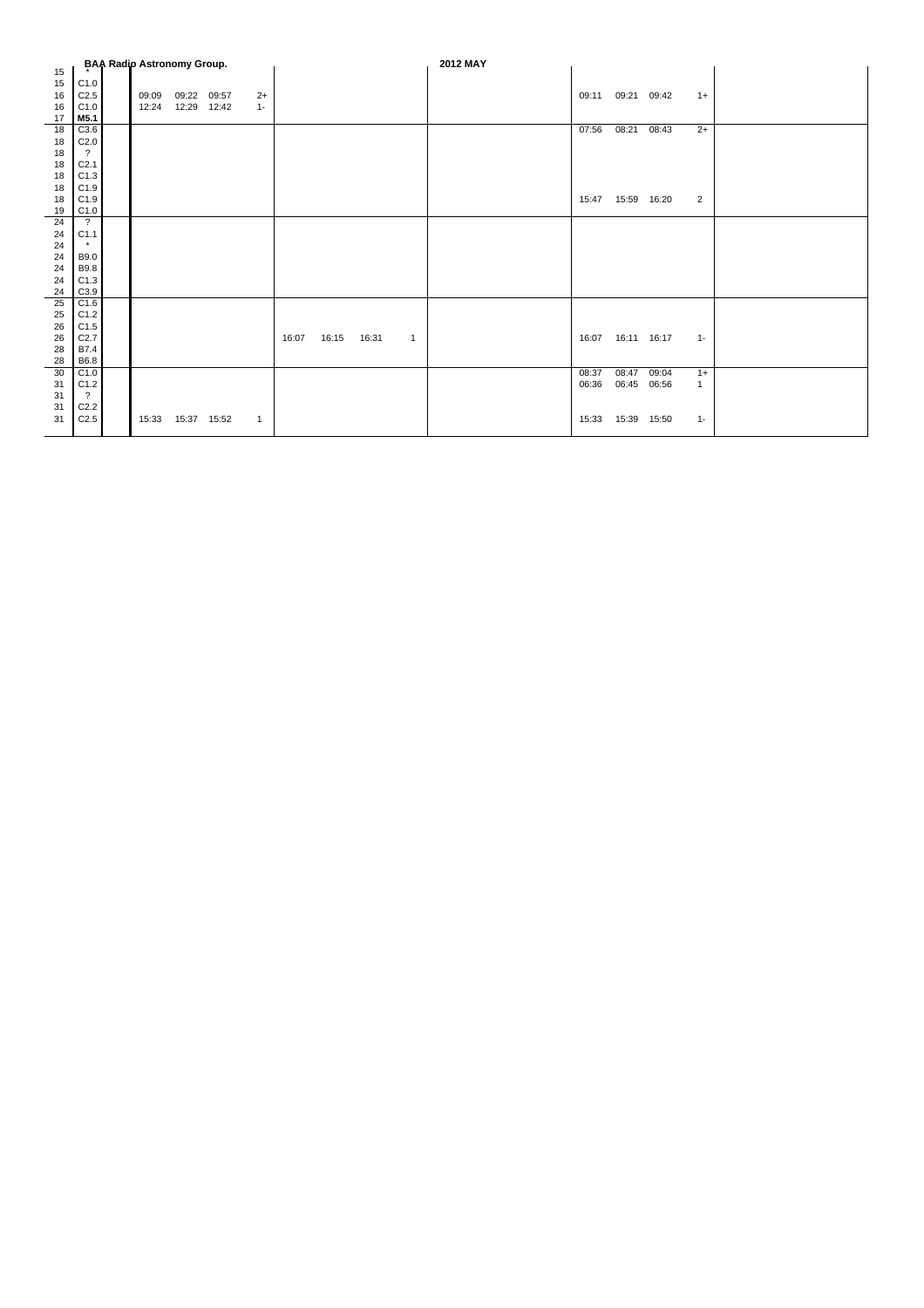|                                                                                    |                                                                                                                                              | <b>BAA Radio Astronomy Group.</b> |                                                                  |                                                        |                                            |              |                 |                                    | 2012 MAY |               |                          |                                  |                                                 |                                         |                                                         |       |               |  |
|------------------------------------------------------------------------------------|----------------------------------------------------------------------------------------------------------------------------------------------|-----------------------------------|------------------------------------------------------------------|--------------------------------------------------------|--------------------------------------------|--------------|-----------------|------------------------------------|----------|---------------|--------------------------|----------------------------------|-------------------------------------------------|-----------------------------------------|---------------------------------------------------------|-------|---------------|--|
|                                                                                    |                                                                                                                                              |                                   |                                                                  | Steve Parkinson (19.6/22.1kHz)                         |                                            |              |                 | Simon Dawes (various)              |          |               | Gonzalo Vargas (Various) |                                  |                                                 | Tarif Rashid Santo (NWC 19.8kHz)        |                                                         |       |               |  |
|                                                                                    |                                                                                                                                              |                                   |                                                                  | Tuned radio frequency receiver,<br>0.58m frame aerial. |                                            |              | 1m loop aerial. | PC soundcard and TRF receiver with |          | Spectrum Lab. |                          | Spectrum Lab,                    |                                                 | half-wave dipole.                       | 15m                                                     |       |               |  |
| DAY                                                                                |                                                                                                                                              |                                   |                                                                  | START PEAK END (UT)                                    |                                            | <b>START</b> | PEAK END (UT)   |                                    |          |               | START PEAK END (UT)      |                                  |                                                 | START PEAK END (UT)                     |                                                         | START | PEAK END (UT) |  |
| $\mathbf{1}$<br>$\overline{2}$<br>$\overline{2}$<br>$\overline{c}$<br>$\sqrt{2}$   | $\star$<br>C3.2<br>B7.5<br>C <sub>2.2</sub><br>C <sub>2.1</sub>                                                                              |                                   | 11:36  11:41  12:06                                              |                                                        | $1+$                                       |              |                 |                                    |          |               |                          |                                  |                                                 |                                         |                                                         |       |               |  |
| 3<br>3<br>3<br>4<br>4<br>$\overline{4}$                                            | $\star$<br>C1.6<br>C <sub>2.3</sub><br>C1.5<br>$\cdot$<br>$\overline{\cdot}$                                                                 |                                   | 16:43  16:52  17:40                                              |                                                        | $2+$                                       |              |                 |                                    |          |               |                          |                                  |                                                 |                                         |                                                         |       |               |  |
| 4<br>4<br>$\sqrt{5}$<br>5<br>$\sqrt{5}$<br>$\sqrt{5}$                              | C1.8<br>C2.3<br>C <sub>2.1</sub><br>C6.8<br>C <sub>2.3</sub><br>$\overline{\cdot}$                                                           | 08:35<br>09:31                    | 08:42<br>09:34 10:08                                             | 09:07                                                  | $1+$<br>$\overline{c}$                     |              |                 |                                    |          |               |                          | 09:30                            |                                                 | 09:35 10:42                             | $2+$                                                    |       |               |  |
| $\sqrt{5}$<br>5<br>5<br>$\sqrt{5}$<br>$\sqrt{5}$                                   | $\overline{\cdot}$<br>C <sub>2.7</sub><br>M1.4<br>$\overline{\cdot}$<br>C1.8                                                                 | 13:21<br>16:45                    | 13:26 14:05<br>16:50 17:05                                       |                                                        | $\overline{2}$<br>$\mathbf{1}$             |              |                 |                                    |          |               |                          |                                  |                                                 |                                         |                                                         |       |               |  |
| $\sqrt{5}$<br>5<br>5<br>6<br>6<br>6<br>6                                           | C <sub>2.8</sub><br>C3.4<br>C3.7<br>M1.1<br>C3.9<br>C1.7<br>C1.4                                                                             | 17:21                             | 17:24 17:49                                                      |                                                        | $1+$                                       |              |                 |                                    |          |               |                          | 01:12<br>04:31                   | 01:21                                           | 01:54<br>04:43 04:55                    | $\overline{2}$<br>$\mathbf{1}$                          |       |               |  |
| 6<br>6<br>6<br>6<br>6<br>6                                                         | C1.4<br>C3.2<br>C3.0<br>M1.3<br>C <sub>2.3</sub><br>C4.3                                                                                     | 16:51                             | 16:57 17:30<br>17:46  17:50  18:35                               |                                                        | 2<br>$2+$                                  |              |                 |                                    |          |               |                          |                                  |                                                 |                                         |                                                         |       |               |  |
| $\overline{7}$<br>7<br>$\overline{7}$<br>$\overline{\mathbf{7}}$<br>$\overline{7}$ | C7.1<br>C4.0<br>C1.4<br>C7.9<br>M1.9                                                                                                         | 11:06<br>14:08                    | 11:11 11:52<br>14:23                                             | 14:50                                                  | $2+$<br>2                                  |              |                 |                                    |          |               |                          | 02:37<br>06:48<br>10:52          | 11:12 12:08                                     | $\overline{02:}52$ 03:04<br>07:04 07:23 | $1+$<br>$\overline{2}$<br>$2+$                          |       |               |  |
| 7<br>8<br>8<br>8<br>8                                                              | C7.4<br>C1.9<br>C1.7<br>C1.8                                                                                                                 | 17:24<br>08:32<br>09:18           | 17:28<br>08:39<br>09:27                                          | 18:25<br>09:08<br>09:55                                | $2+$<br>$\overline{2}$<br>2                |              |                 |                                    |          |               |                          |                                  |                                                 |                                         |                                                         |       |               |  |
| 8<br>8<br>9                                                                        | M1.4<br>C1.5<br>C1.3                                                                                                                         |                                   | 13:06  13:11  13:40                                              |                                                        | $\overline{2}$                             |              |                 |                                    |          |               |                          |                                  |                                                 |                                         |                                                         |       |               |  |
| 9<br>9<br>9<br>9<br>9                                                              | C1.3<br>B9.4<br>M4.7<br>M1.8<br>$\pmb{\star}$                                                                                                | 12:25<br>14:06                    | 12:26 13:30<br>14:10 14:40                                       |                                                        | $2+$<br>$\overline{c}$                     |              |                 |                                    |          |               |                          | 12:26                            | 12:34                                           | $\overline{\cdot}$                      | $\sim$                                                  |       |               |  |
| 9<br>9<br>9<br>9<br>10<br>10<br>10<br>10<br>10<br>10<br>10<br>10<br>10             | C <sub>2.1</sub><br>C1.4<br>C9.1<br>M4.1<br>M5.7<br>C7.9<br>C8.3<br>C <sub>3.1</sub><br>C3.6<br>C1.4<br>C <sub>2.2</sub><br>$\gamma$<br>C4.2 |                                   |                                                                  |                                                        |                                            |              |                 |                                    |          |               |                          | 04:16<br>05:08<br>05:20<br>05:53 | 05:12 05:20<br>06:02 06:18<br>06:22 06:26 07:00 | 04:20 04:47<br>05:22 05:52              | $1+$<br>$1 -$<br>$1+$<br>$\mathbf{1}$<br>$\overline{2}$ |       |               |  |
| 10<br>11<br>11<br>11<br>11<br>11<br>11<br>11<br>11                                 | C3.3<br>C1.7<br>C <sub>2.8</sub><br>$^\star$<br>C <sub>2.3</sub><br>C1.3<br>B9.6<br>C1.2<br>$\overline{\mathcal{L}}$                         | 08:34 08:44                       | 16:56 17:01 17:30                                                | $\overline{\mathcal{E}}$                               | $\overline{2}$<br>$\overline{\phantom{a}}$ |              |                 |                                    |          |               |                          |                                  |                                                 |                                         |                                                         |       |               |  |
| 11<br>11<br>11<br>11<br>11                                                         | C1.3<br>C1.5<br>C4.3<br>C3.5<br>$\star$                                                                                                      |                                   |                                                                  |                                                        |                                            |              |                 |                                    |          |               |                          |                                  |                                                 |                                         |                                                         |       |               |  |
| 11<br>11<br>11<br>12<br>12                                                         | C <sub>2.1</sub><br>C6.1<br>C4.1<br>C1.7<br>C1.5                                                                                             |                                   | 17:35  17:42  18:30                                              |                                                        | $2+$                                       |              |                 |                                    |          |               |                          |                                  |                                                 |                                         |                                                         |       |               |  |
| 12<br>12<br>12<br>13<br>13<br>14                                                   | $\star$<br>C1.4<br>C <sub>2.5</sub><br>C4.4<br>C7.0<br>C4.1                                                                                  | 08:10<br>07:33                    | 09:21 09:27 09:46<br>13:22  13:28  13:59<br>08:15 09:00<br>07:40 | 08:20                                                  | $\mathbf{1}$<br>2<br>$2+$<br>$2+$          |              |                 |                                    |          |               |                          | 08:10<br>07:20                   | 04:05 04:10 04:42<br>08:16 08:56<br>07:40       | 08:12                                   | 2<br>$2+$<br>$2+$                                       |       |               |  |
| 14<br>14<br>14<br>14<br>14<br>15<br>15                                             | C <sub>2.5</sub><br>$\ddot{\phantom{0}}$<br>C1.0<br>C3.2<br>C <sub>1.7</sub><br>C <sub>1.7</sub><br><b>B8.2</b>                              | 09:39<br>09:41                    | 09:46 10:15<br>16:12  16:17  16:40<br>09:55 10:30                |                                                        | 2<br>$1+$<br>$2+$                          |              |                 |                                    |          |               |                          |                                  |                                                 |                                         |                                                         |       |               |  |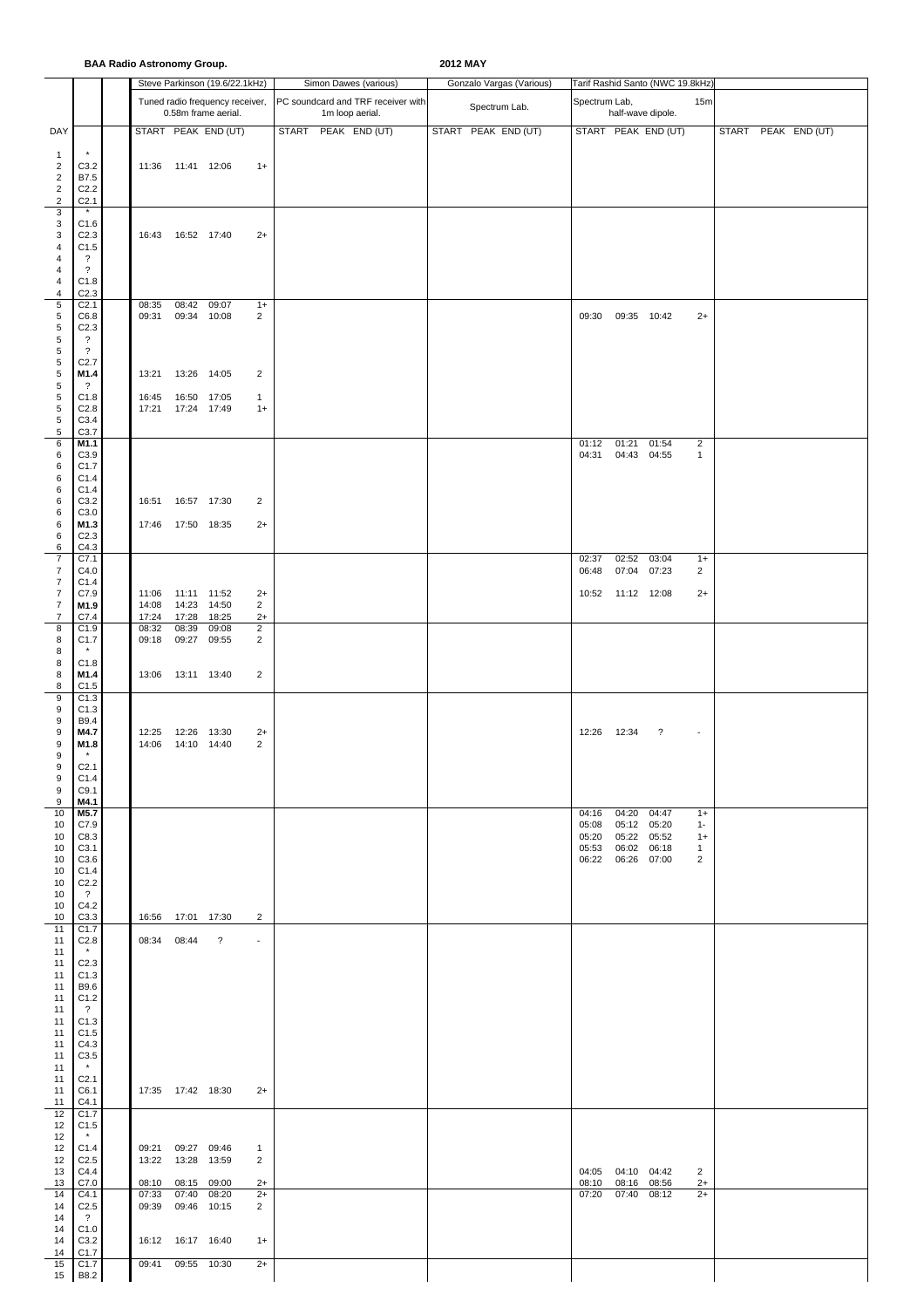|          |                          | <b>BAA Radio Astronomy Group.</b> |                   |       |                | 2012 MAY |       |             |      |  |
|----------|--------------------------|-----------------------------------|-------------------|-------|----------------|----------|-------|-------------|------|--|
| 15       |                          |                                   |                   |       |                |          |       |             |      |  |
| 15       | C1.0                     |                                   |                   |       |                |          |       |             |      |  |
| 16       | C2.5                     |                                   | 09:10 09:22 10:00 |       | $2+$           |          |       |             |      |  |
| 16       | C1.0                     |                                   |                   |       |                |          |       |             |      |  |
| 17<br>18 | M5.1<br>C3.6             | 08:01                             | 08:20             |       | $2+$           |          | 01:28 | 01:46 04:22 | $3+$ |  |
| 18       | C2.0                     |                                   |                   | 09:00 |                |          |       |             |      |  |
| 18       | $\overline{?}$           |                                   |                   |       |                |          |       |             |      |  |
| 18       | C <sub>2.1</sub>         |                                   |                   |       |                |          |       |             |      |  |
| 18       | C1.3                     |                                   |                   |       |                |          |       |             |      |  |
| 18       | C1.9                     |                                   |                   |       |                |          |       |             |      |  |
| 18       | C1.9                     |                                   |                   |       |                |          |       |             |      |  |
| 19       | C1.0                     |                                   |                   |       |                |          |       |             |      |  |
| 24       | $\overline{?}$           |                                   |                   |       |                |          |       |             |      |  |
| 24       | C1.1                     |                                   |                   |       |                |          |       |             |      |  |
| 24       | $\star$                  |                                   |                   |       |                |          |       |             |      |  |
| 24       | <b>B9.0</b>              |                                   |                   |       |                |          |       |             |      |  |
| 24       | <b>B9.8</b>              |                                   |                   |       |                |          |       |             |      |  |
| 24       | C1.3                     |                                   |                   |       |                |          |       |             |      |  |
| 24       | C3.9                     |                                   |                   |       |                |          |       |             |      |  |
| 25       | C1.6                     |                                   |                   |       |                |          |       |             |      |  |
| 25       | C1.2                     |                                   |                   |       |                |          |       |             |      |  |
| 26       | C1.5                     | 09:09                             | 09:16 09:50       |       | $\overline{2}$ |          |       |             |      |  |
| 26       | C2.7                     | 16:07                             | 16:11             | 16:48 | $\overline{2}$ |          |       |             |      |  |
| 28       | B7.4                     |                                   |                   |       |                |          |       |             |      |  |
| 28       | B6.8                     |                                   |                   |       |                |          |       |             |      |  |
| 30       | C1.0                     |                                   |                   |       |                |          |       |             |      |  |
| 31       | C1.2                     |                                   |                   |       |                |          |       |             |      |  |
| 31       | $\overline{\mathcal{L}}$ |                                   |                   |       |                |          |       |             |      |  |
| 31       | C2.2                     |                                   |                   |       |                |          |       |             |      |  |
| 31       | C2.5                     |                                   |                   |       |                |          |       |             |      |  |
|          |                          |                                   |                   |       |                |          |       |             |      |  |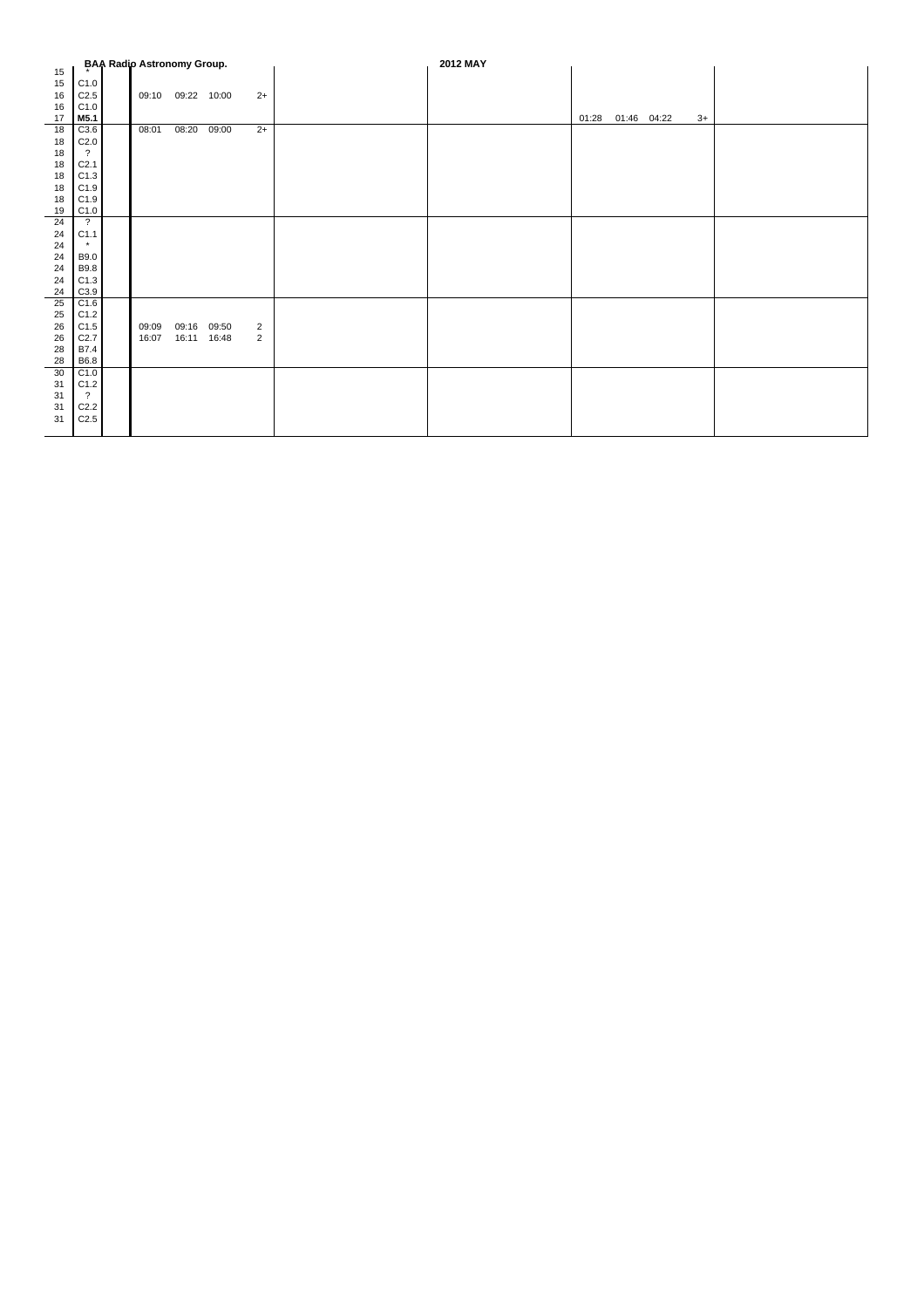

VLF flare activity 2005/12. **VLF flare activity 2005/12.**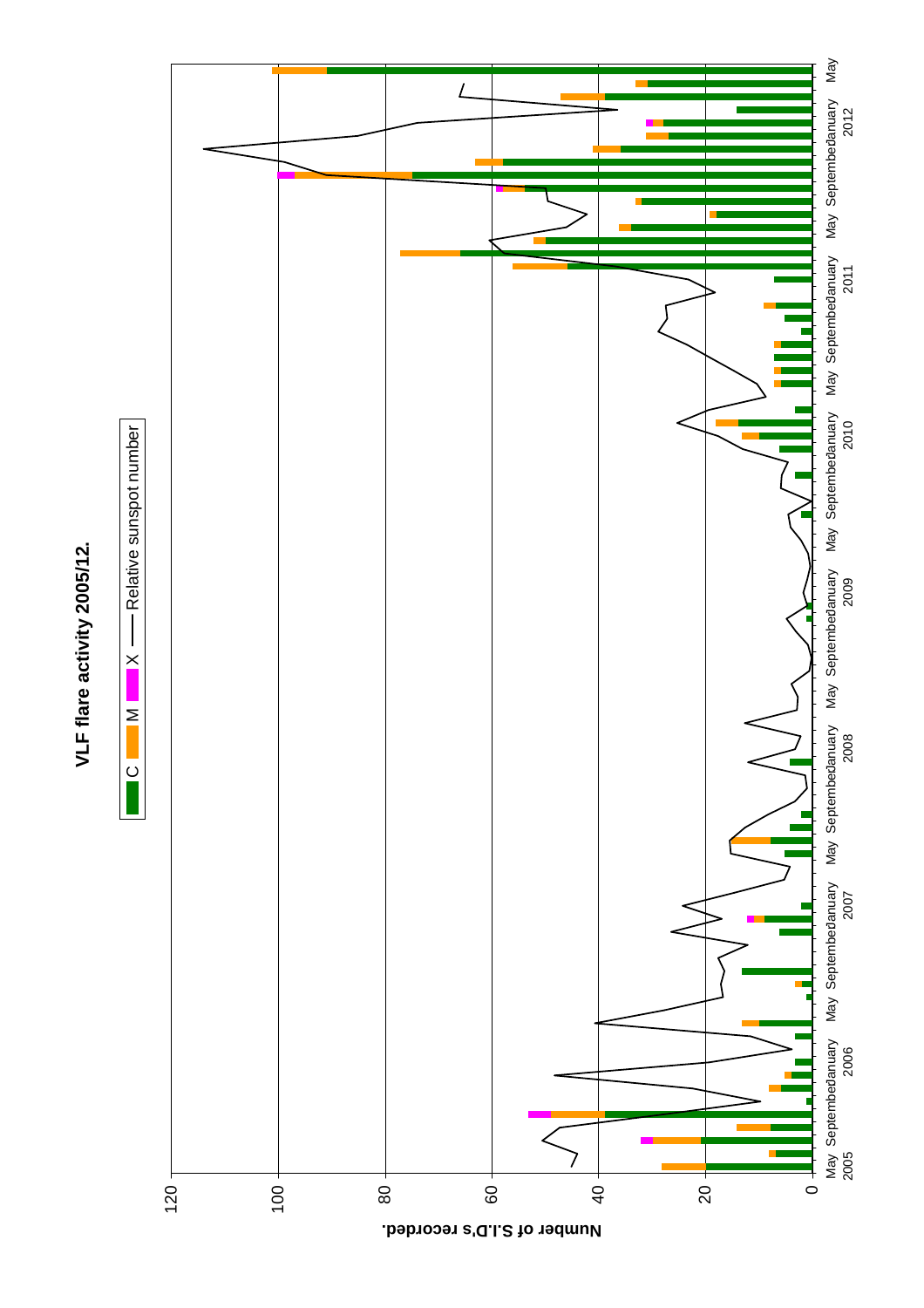## **2012 MAY**

The busiest month so far in cycle 24, we have recorded 109 SIDs from SWPC classified flares, as well as another 20 that have not been classified. 2011 September was the previous peak with 102 SIDs. Most of this activity was in the first two weeks, due to active region 1476. This reached a span of 20 degrees with about 50 spots on the 10<sup>th</sup>. The 23.4kHz transmitter was off the air for part of this period, and much of the activity did not record too well on my 22.1kHz receiver.

The 10<sup>th</sup> produced a strange triple flare. Most reports list them as a single event, so I have listed them here as a single SID at C4.2. The SWPC figures are as follows:

13:10 13:47 15:23  $C1.9$  $C4.7$ 13:34 13:40 13:44  $C4.2$ 13:52 13:57 14:01

They were all produced by AR1476. They do not show on my 22.1kHz recording, but I am including the GOES data with my own recording to clarify the event for those who did record it.



The C1.9 Flare can just be seen between the two larger peaks.

The most energetic flare of the month, at M5.7, was also recorded as a SID peaking at 04:20UT on the 10<sup>th</sup>. This report was contributed by new member Tarif Rashid Santo. He is based in Dhaka, Bangladesh, and at 90 degrees east our observing time is extended well into the early morning hours. He is monitoring NWC on 19.8kHz in Australia

A record 16 SIDs were reported for the 11<sup>th,</sup> all from AR1476.



Most of them do not show as SIDs on my recording above, but the GOES trace shows just how active this spot group was.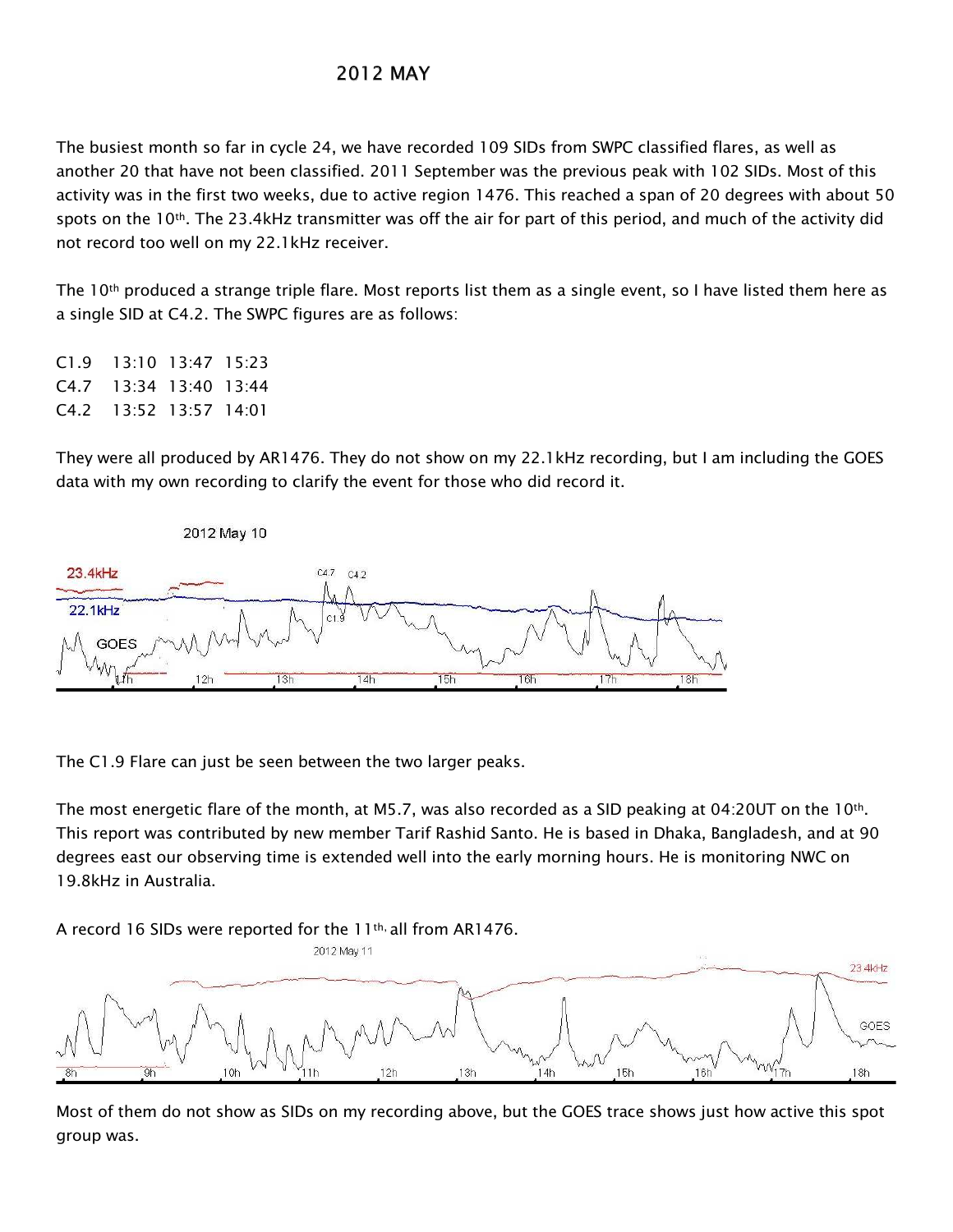Tarif Rashid Santo also caught another early SID from the M5.1 flare peaking at 01:44UT on the 17th. His chart is shown below, together with a picture of AR1476 nearing the solar limb:



With AR1476 rotated around the limb, activity was much reduced after the  $18<sup>th</sup>$ , with several smaller groups responsible for the flares.

Rapid oscillations were reported by Mark Edwards on the 29<sup>th</sup>, while Colin Clements found a large amplitude 20 minute oscillation on the 30th.

## **MAGNETIC DATA.**

The Bartels chart shows magnetic activity on most days in May. Most of this was short periods of minor disturbance from enhanced solar wind speeds. More sustained activity was recorded from the 8th to the 10th and 22<sup>nd</sup> to 25<sup>th</sup> from Coronal Hole High Speed Streams. Evidence of two CME's were noted by Paul Hyde. The first CME was produced by the M5.1 flare recorded as a SID peaking at 01:46UT on the 17<sup>th</sup>. The magnetic disturbance began with Paul at 02:13UT on the 20th, giving a transit time of 72h 48m. Colin Clements also recorded this CME arrival at a similar time. The second occurred in the form of a filament eruption at 05:10UT on the 18<sup>th</sup> in STEREO data. Paul recorded the magnetic disturbance at 19:38 on the 21<sup>st</sup>, giving a transit time of over 84 hours. I also have a disturbance at this time, measuring about 8nT. Occurring in an otherwise quiet period, the effect does seem to be real.

Although there were no X-class flares during May, two flare-induced magnetic effects (SFE's) are reported by SWPC and the BGS. Both were produced by modest flares with very fast rise-times. The first of these is related to the M1.4 flare on the 5<sup>th</sup>. Paul Hyde and myself have similar magnetic recordings of this, the initial disturbance measuring about 16nT on my recording. With domestic interference these small effects often do not stand out from the background, and can be difficult to interpret. Paul's chart shows a small dip in the east-west (Vb) signal: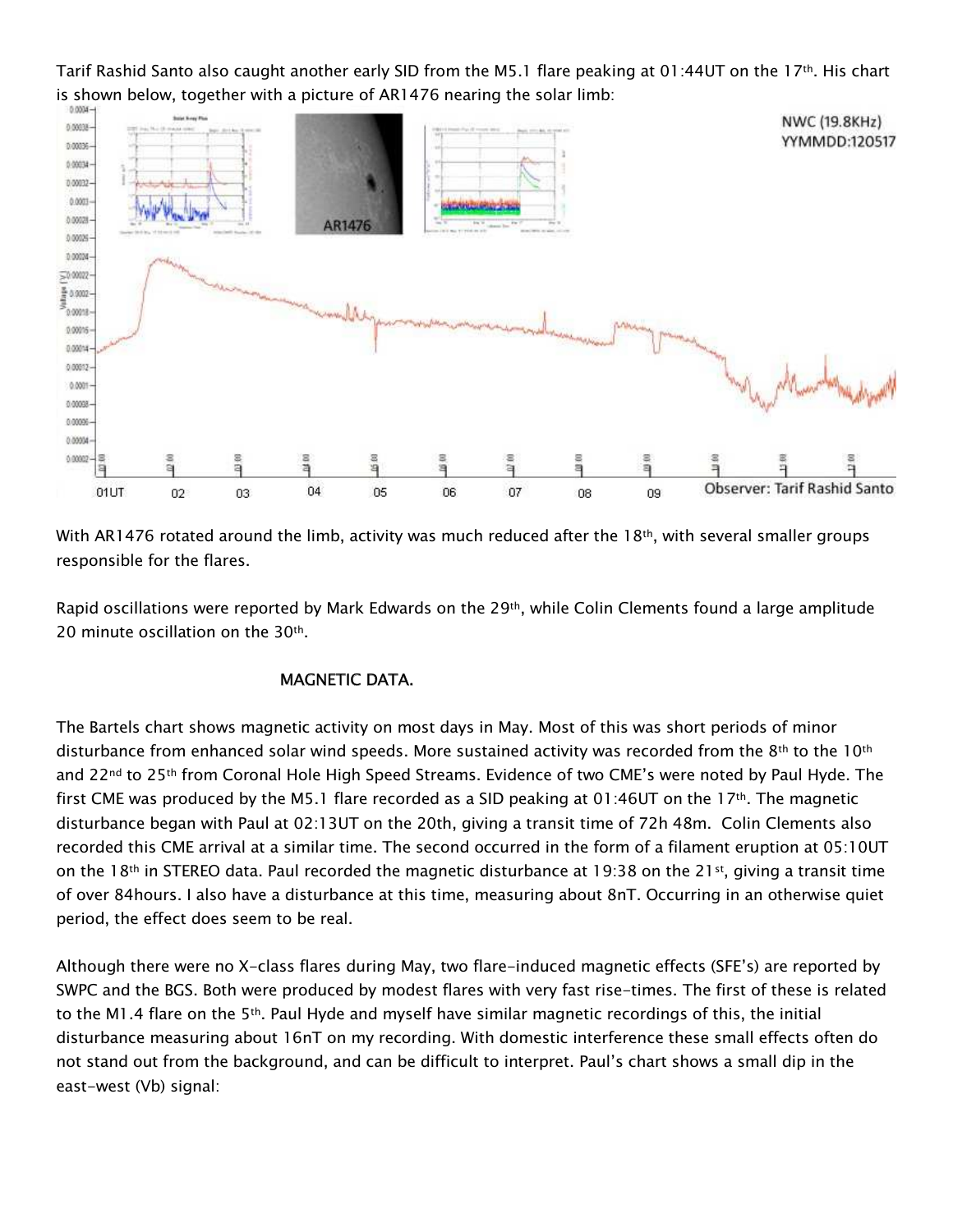

My chart (above) shows a similar effect, but with some interference shortly after the SFE.

The second SFE is reported by the BGS at 11:10 on the 7<sup>th</sup>, probably associated with the C7.9 flare. There is no evidence of this in any of our recordings despite the BGS indicating a greater magnetic disturbance than that recorded for the first SFE. It does seem surprising that such a modest flare could produce an SFE at all.



Colin's Recording of the CME arrival on the 20th at about 02:13UT.